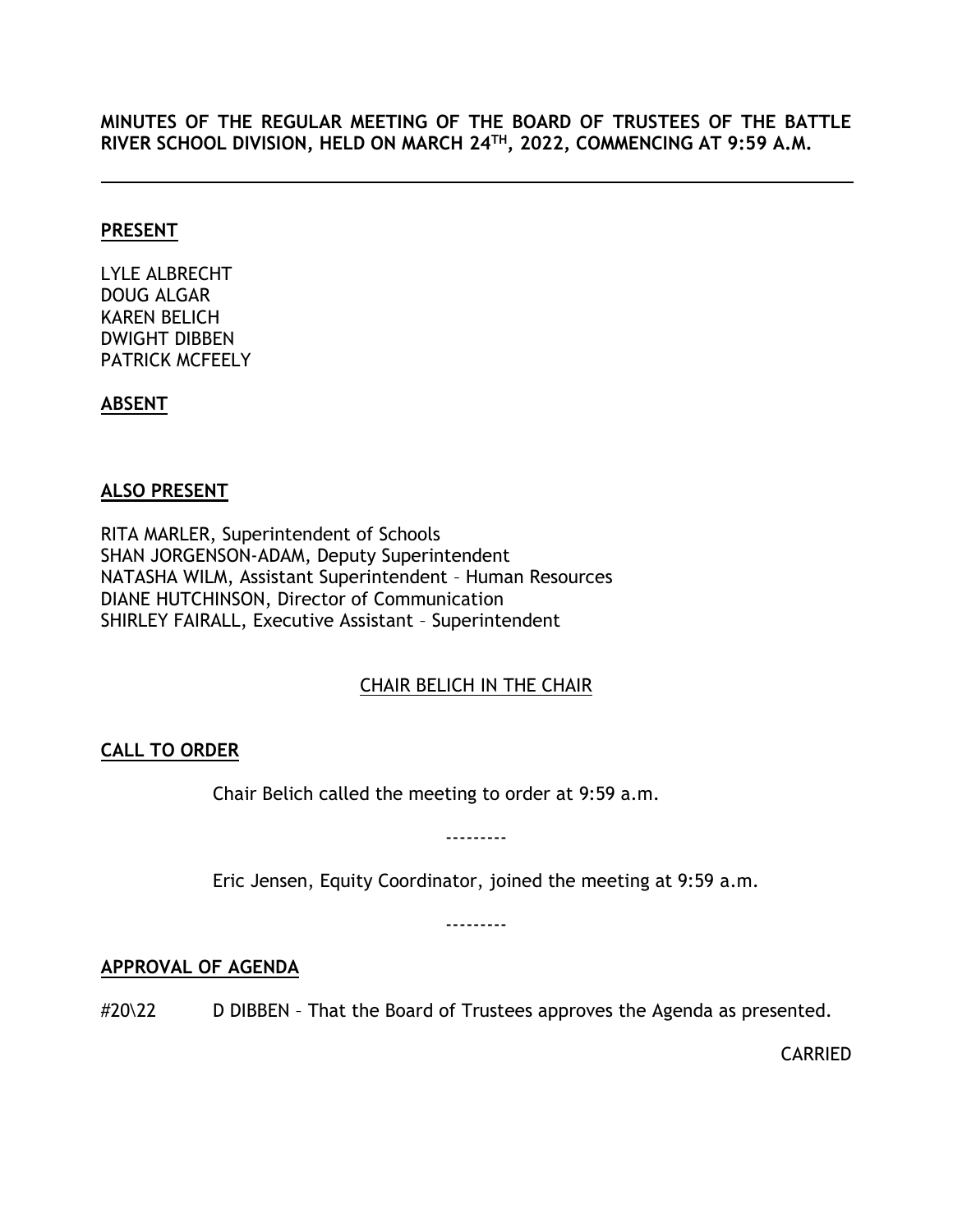#### <span id="page-1-0"></span>**APPROVAL OF MINUTES**

 $\#21\overline{22}$  L ALBRECHT - That the Board of Trustees approves the Minutes of the Regular Meeting of the Board of Trustees of February 10<sup>th</sup>, 2022.

CARRIED

#22\22 D ALGAR - That the Board of Trustees approves the Minutes of the Special Meeting of the Board of Trustees of March 10<sup>th</sup>, 2022.

---------

CARRIED

### <span id="page-1-1"></span>**STUDENT SUCCESS**

Chair Belich welcomed Eric Jensen and invited his presentation on his work in building equity throughout Battle River School Division. Mr Jensen provided information on the current statistics regarding Indigenous students within Battle River School Division and outlined ways in which these student can be better supported in their learning, high school completion, and mental health.

Mr Jensen left the meeting at 10:25 a.m.

---------

---------

Cheryl Kropinske, Director of Finance, and Kelly Kushnerik, Director of Facilities joined the meeting at 10:28 a.m.

### <span id="page-1-2"></span>**FISCAL MONITORING RElPORT**

Chair Belich welcomed Ms Kropinske and invited her review of the Interim Financial Statements for the period ending February 28<sup>th</sup>, 2022.

Ms Kropinske left the meeting at 10:35 a.m.

---------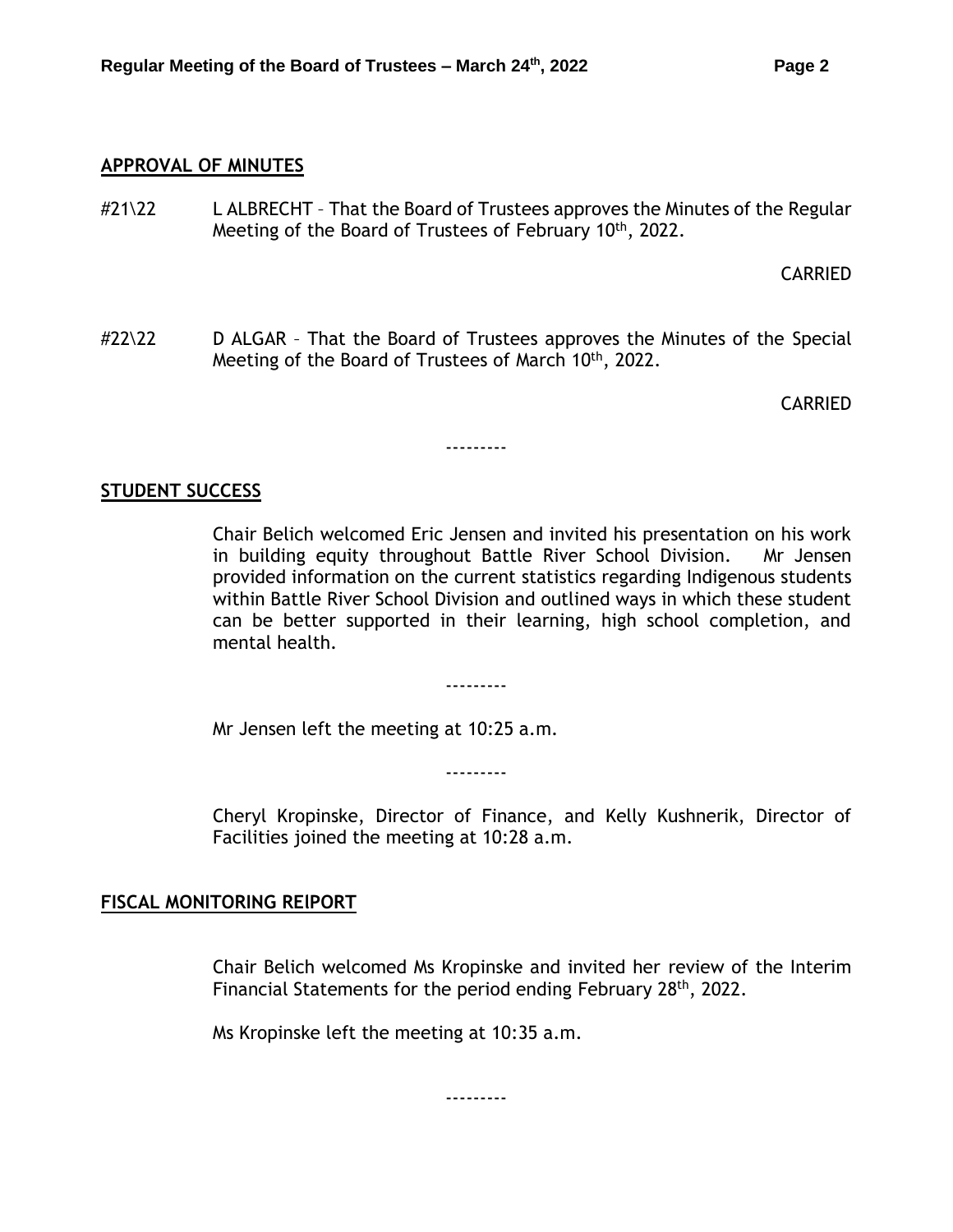#### <span id="page-2-0"></span>**CAPITAL PLAN**

- #23\22 L ALBRECHT That the Board adopts the following priorities for their 2022 Capital Plan submission, to be provided to Alberta Education:
	- 1. CW Sears Replacement School
	- 2. Hay Lakes School Modernization
	- 3. Charlie Killam Replacement School.

CARRIED

Mr Kushnerik left the meeting at 10:53 a.m.

---------

---------

#### **IN-CAMERA SESSION (11:20 A.M.)**

#24\22 D DIBBEN – That the Regular Meeting of the Board of Trustees recess to permit Trustees to meet in-camera, and that all persons, except Trustees, Superintendent Marler, Deputy Superintendent Jorgenson-Adam, Assistant Superintendent Human Resources, Director of Communications Hutchinson, and Executive Assistant – Superintendent Fairall be excluded.

CARRIED

Trustee McFeely left the meeting at 11:43 a.m.

--------

---------

### **OUT OF IN-CAMERA SESSION (11:52 A.M.)**

The in-camera session concluded and the regular meeting reconvened.

---------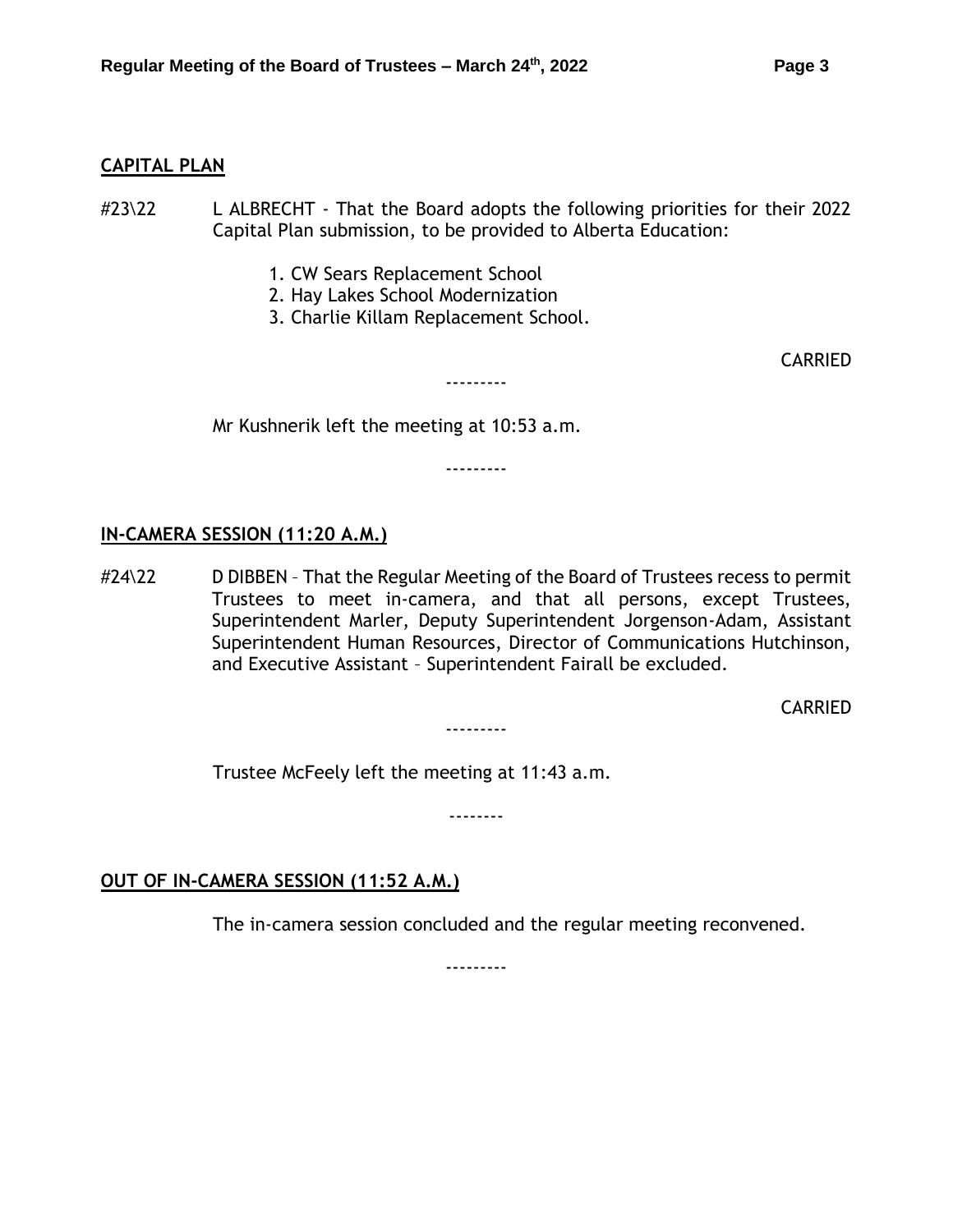## **ADJOURNMENT**

All items of business being completed and there being no dissent, Chair Belich adjourned the meeting at 11:53 a.m.

KAREN BELICH, CHAIR

DR RITA MARLER, SUPERINTENDENT OF SHCOOLS